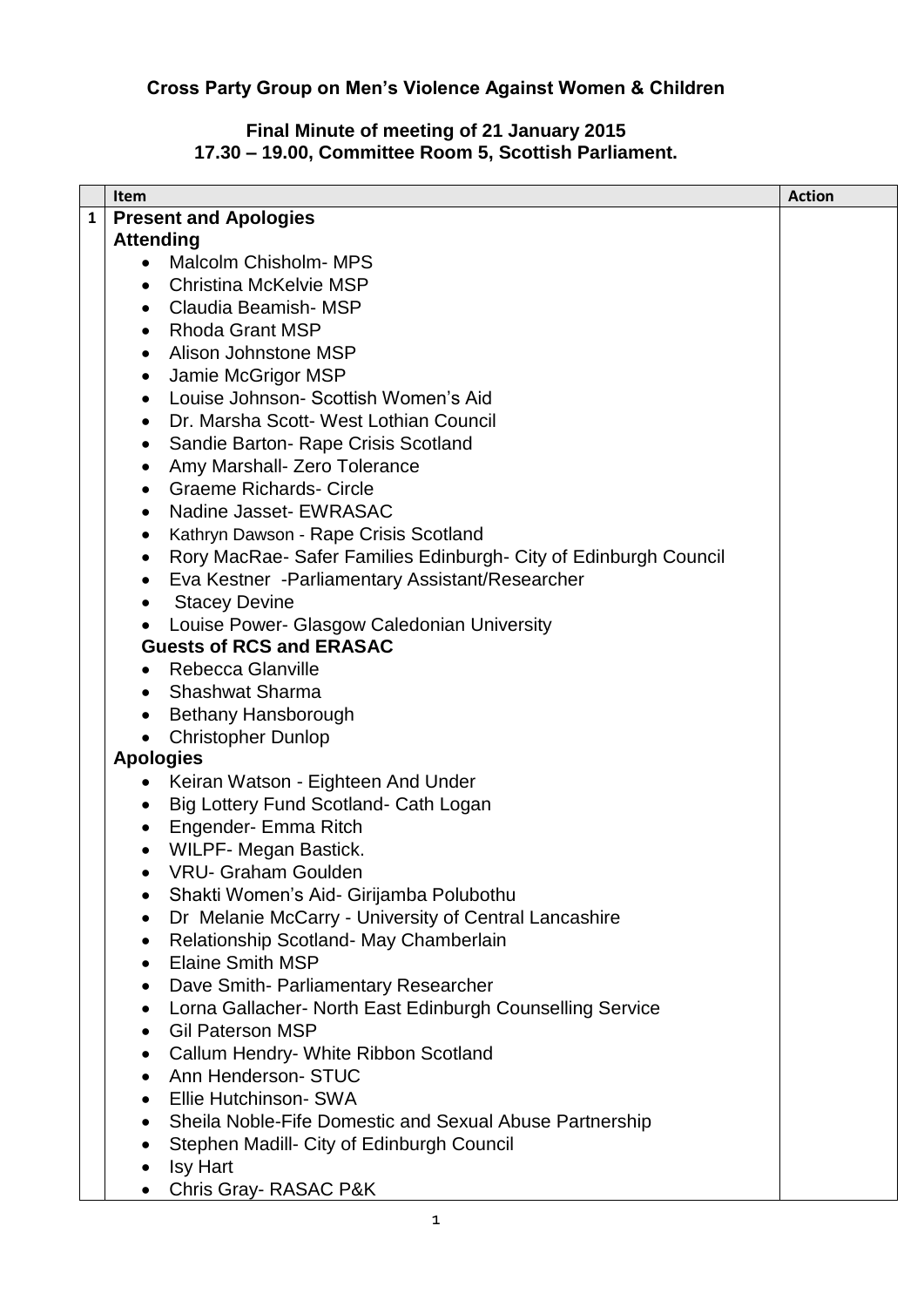| <b>Mhairi McGowan- ASSIST</b><br>$\bullet$                                                                                                                                                                                                                                                                                                                                                                                                                                                                                                                                                                                                                                                                                                                                                                                                                                                                                                                                                                                                                                                                                                                                                                                                                                                                                                                                                                                                                                                                                                                |                                                                                                                                                                                                                                                                                                                                                                                                                                                                             |
|-----------------------------------------------------------------------------------------------------------------------------------------------------------------------------------------------------------------------------------------------------------------------------------------------------------------------------------------------------------------------------------------------------------------------------------------------------------------------------------------------------------------------------------------------------------------------------------------------------------------------------------------------------------------------------------------------------------------------------------------------------------------------------------------------------------------------------------------------------------------------------------------------------------------------------------------------------------------------------------------------------------------------------------------------------------------------------------------------------------------------------------------------------------------------------------------------------------------------------------------------------------------------------------------------------------------------------------------------------------------------------------------------------------------------------------------------------------------------------------------------------------------------------------------------------------|-----------------------------------------------------------------------------------------------------------------------------------------------------------------------------------------------------------------------------------------------------------------------------------------------------------------------------------------------------------------------------------------------------------------------------------------------------------------------------|
|                                                                                                                                                                                                                                                                                                                                                                                                                                                                                                                                                                                                                                                                                                                                                                                                                                                                                                                                                                                                                                                                                                                                                                                                                                                                                                                                                                                                                                                                                                                                                           |                                                                                                                                                                                                                                                                                                                                                                                                                                                                             |
| Jan Macleod-Women's Support Project                                                                                                                                                                                                                                                                                                                                                                                                                                                                                                                                                                                                                                                                                                                                                                                                                                                                                                                                                                                                                                                                                                                                                                                                                                                                                                                                                                                                                                                                                                                       |                                                                                                                                                                                                                                                                                                                                                                                                                                                                             |
| George Eckton                                                                                                                                                                                                                                                                                                                                                                                                                                                                                                                                                                                                                                                                                                                                                                                                                                                                                                                                                                                                                                                                                                                                                                                                                                                                                                                                                                                                                                                                                                                                             |                                                                                                                                                                                                                                                                                                                                                                                                                                                                             |
| Maureen Wylie-Improvement Service                                                                                                                                                                                                                                                                                                                                                                                                                                                                                                                                                                                                                                                                                                                                                                                                                                                                                                                                                                                                                                                                                                                                                                                                                                                                                                                                                                                                                                                                                                                         |                                                                                                                                                                                                                                                                                                                                                                                                                                                                             |
| amendment to the wording on Item 5 in relation to the Istanbul Convention.                                                                                                                                                                                                                                                                                                                                                                                                                                                                                                                                                                                                                                                                                                                                                                                                                                                                                                                                                                                                                                                                                                                                                                                                                                                                                                                                                                                                                                                                                | Mins to be<br>amended                                                                                                                                                                                                                                                                                                                                                                                                                                                       |
| $\mathbf{3}$<br>pupils on the "Do you know?" project                                                                                                                                                                                                                                                                                                                                                                                                                                                                                                                                                                                                                                                                                                                                                                                                                                                                                                                                                                                                                                                                                                                                                                                                                                                                                                                                                                                                                                                                                                      |                                                                                                                                                                                                                                                                                                                                                                                                                                                                             |
| people in schools across Scottish Local Authorities, which involved sessions on<br>consent, healthy sexual relationships, respectful relationships and the impact of<br>sexual violence, complementing work done by Zero Tolerance, Scottish<br>Women's Aid and the Women's Support Project. The project had been running<br>for a year and was well evaluated in meeting its outcomes and teachers are<br>supportive.                                                                                                                                                                                                                                                                                                                                                                                                                                                                                                                                                                                                                                                                                                                                                                                                                                                                                                                                                                                                                                                                                                                                    |                                                                                                                                                                                                                                                                                                                                                                                                                                                                             |
| Nadine Jasset from EWRASAC and the Leith Academy pupils then discussed<br>the "Do You Know?" theatre project, collaboration between the school and<br>EWRASAC. This comprised a series of workshops from the RCS project pack,<br>representing young people's voices in relation to gender and gender roles,<br>sexting, the role of the media, the impact of sexual violence, peer support and<br>consent, which were scripted, produced and acted by the pupils with the<br>support of EWRASAC. This had been well-received by the pupils' peers at<br>school and their view was that there was a need for more work like this across<br>Scottish secondary schools.                                                                                                                                                                                                                                                                                                                                                                                                                                                                                                                                                                                                                                                                                                                                                                                                                                                                                    |                                                                                                                                                                                                                                                                                                                                                                                                                                                                             |
| A scenario from the project was then acted out by two of the male pupils,<br>featuring a scene involving a pupil who has experienced sexual abuse and the<br>importance of support from a friend. This was followed by a question and<br>answer session<br>Whether the apparent ending of Page 3 heralded a move forward? The<br>pupils commented that the media was culpable and responsible for the<br>unrepresentative portrayal of women and their objectification and casual<br>sexualisation and that, hopefully, this represented a move forward.<br>Whether the project had changed attitudes towards supporting friends<br>amongst the participants? The pupils advised that as a result of<br>conversations around the project, they looked at people with a different<br>perspective, particularly everyday behaviour that was seen as<br>appropriate but was, in fact, unacceptable and developed an awareness<br>of the impact that the media has in presenting unrealistic "role models",<br>sexualising women and not recognising the differences that are "normal"<br>Given the "toxic environment" in schools the pupils referred to, whether<br>the pupils felt that they could safely challenge attitudes and what their<br>peers thought of the project? They replied that challenging depended on<br>the confidence of individual young people in that some were more able<br>than others to do so, having to feel that they had to still "fit in" but not<br>challenging inappropriate behaviour meant that it was allowed to carry |                                                                                                                                                                                                                                                                                                                                                                                                                                                                             |
|                                                                                                                                                                                                                                                                                                                                                                                                                                                                                                                                                                                                                                                                                                                                                                                                                                                                                                                                                                                                                                                                                                                                                                                                                                                                                                                                                                                                                                                                                                                                                           | <b>Mark Cooper-NSPCC</b><br>Anne Hayne- NHS Lanarkshire - EVA Services<br>The minutes of the meeting of 29 <sup>th</sup> October were approved subject to an<br>$2^{\circ}$<br>Presentation from Rape Crisis Scotland, EWRASAC and Leith Academy<br>Kathryn Dawson of RCS gave an overview of their work engaging with young<br>on. The seriousness of behaviours was more understood by the older<br>pupils and was not really discussed until the work with EWRASAC. More |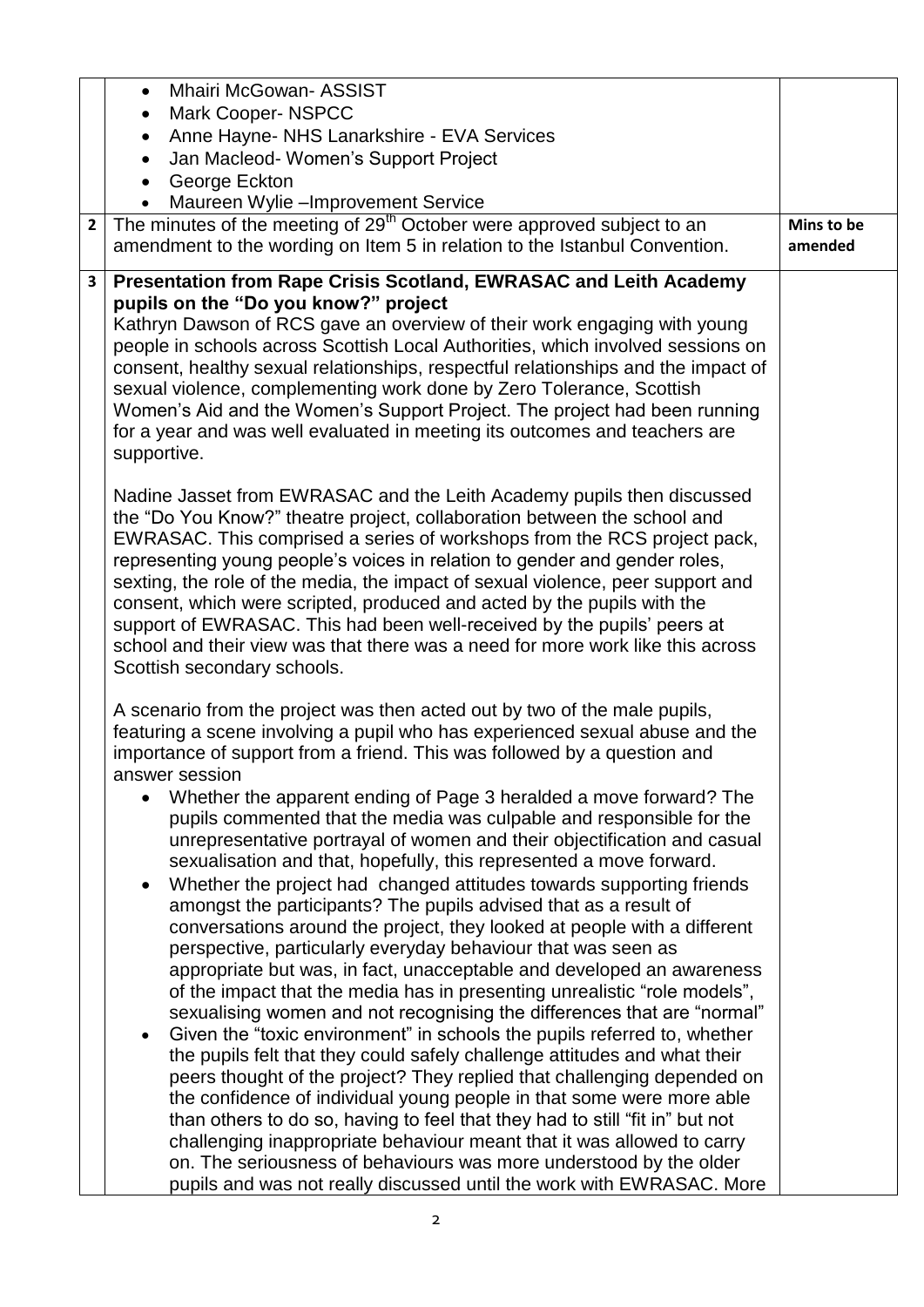|   | work like this was needed in schools as in-depth discussion would "clean<br>up" "lad behaviour" and make people more responsible; boys were not<br>keen to speak up and go against peers and friends. The pupils indicated<br>that they were more than happy to share the project with other schools<br>since this was informative not only for them but for others to consider a<br>young person's perspective on the issues. They had chosen the issue of<br>male rape as this was "unorthodox" in terms of "standard rape<br>awareness" and so would gather more male interest on the matter, raise<br>awareness of the issues facing men who had been raped since it was a<br>"hidden issue" and challenge the image of the dominant male.                                                                                                                                                                                                                                                                                                                                                                                                                                                                                                                                                                                                                                                                                                                                                                                                                                                                                                                                                                                                                                                                                                                                                                                                                               |                                                                                                 |
|---|------------------------------------------------------------------------------------------------------------------------------------------------------------------------------------------------------------------------------------------------------------------------------------------------------------------------------------------------------------------------------------------------------------------------------------------------------------------------------------------------------------------------------------------------------------------------------------------------------------------------------------------------------------------------------------------------------------------------------------------------------------------------------------------------------------------------------------------------------------------------------------------------------------------------------------------------------------------------------------------------------------------------------------------------------------------------------------------------------------------------------------------------------------------------------------------------------------------------------------------------------------------------------------------------------------------------------------------------------------------------------------------------------------------------------------------------------------------------------------------------------------------------------------------------------------------------------------------------------------------------------------------------------------------------------------------------------------------------------------------------------------------------------------------------------------------------------------------------------------------------------------------------------------------------------------------------------------------------------|-------------------------------------------------------------------------------------------------|
| 4 | Update on CPG event during 16 Days of Action to End Violence Against                                                                                                                                                                                                                                                                                                                                                                                                                                                                                                                                                                                                                                                                                                                                                                                                                                                                                                                                                                                                                                                                                                                                                                                                                                                                                                                                                                                                                                                                                                                                                                                                                                                                                                                                                                                                                                                                                                         | <b>ACTION-</b>                                                                                  |
|   | Women<br>Louise Johnson and Amy Marshall fed back on behalf of Callum Hendry. The<br>purpose of the Statement of Intent 2014 signing event on Thursday 4th<br>December, planned in partnership by the CPG member organisations and<br>individuals, was to recognise the achievements in Scotland in tackling violence<br>against women, and to engage the Scottish Parliament in committing the<br>necessary support to meet the outcomes detailed in the recently published<br>national strategy, 'Equally Safe', in the context of the 16 and the forthcoming<br>20th anniversary of the Beijing Declaration and Platform for Action in 2015                                                                                                                                                                                                                                                                                                                                                                                                                                                                                                                                                                                                                                                                                                                                                                                                                                                                                                                                                                                                                                                                                                                                                                                                                                                                                                                               | <b>Book room</b><br>for 4.30-5.30<br>and circulate<br>info to MSPS<br>re signing<br>opportunity |
|   | Party Leaders and MSPs were invited to signify their commitment through<br>signing the sign the Statement- see wording attached. This was to provide a<br>reaffirmation of the political support for the 2007 Statement of Intent committed<br>to meeting the then aims of the national strategy to tackling violence against<br>women.<br>Louise reported that Callum has advised that a discussion has taken place<br>between White Ribbon, SWA and ZT to tentatively consider next steps and a<br>further meeting is planned. Points of action included<br>Thanking those MSPs who signed, inviting those who were not able to<br>sign to do so. Callum had offered the suggestion that, during the<br>hour prior to the next CPG meeting on 25 <sup>th</sup> March 2015, MSPS who<br>had not signed be given the opportunity to do so and this was<br>agreed<br>The Statement should form part of a platform to talk about a potential;<br>new campaign, tentatively called "Join the Dots", leading up to the next<br>16 Days, which would link gender inequality and VAW.<br>A roadshow around Scotland targeted at local authorities and other who<br>$\bullet$<br>might be interested in signing up to the Statement<br>Producing an "organisational" Statement of Intent to be co-signed by<br>$\bullet$<br>national and local VAW orgs,<br>Once signatures are collected, translate this into actions and the "Join"<br>the Dots" campaign, including a website, with resources and a briefing<br>paper on the links between gender inequality and VAW and how by<br>tackling gender inequality, we tackle VAW. This would also act as an<br>encouragement to the Scottish Government to ensure the<br>implementation of "Equally Safe".<br>During the 2015 16 Days, CPG organisations would run events and a<br>presence at the Parliament, showing work being done by organisations<br>in terms of the Statement and "Equally Safe", focussing on accountability |                                                                                                 |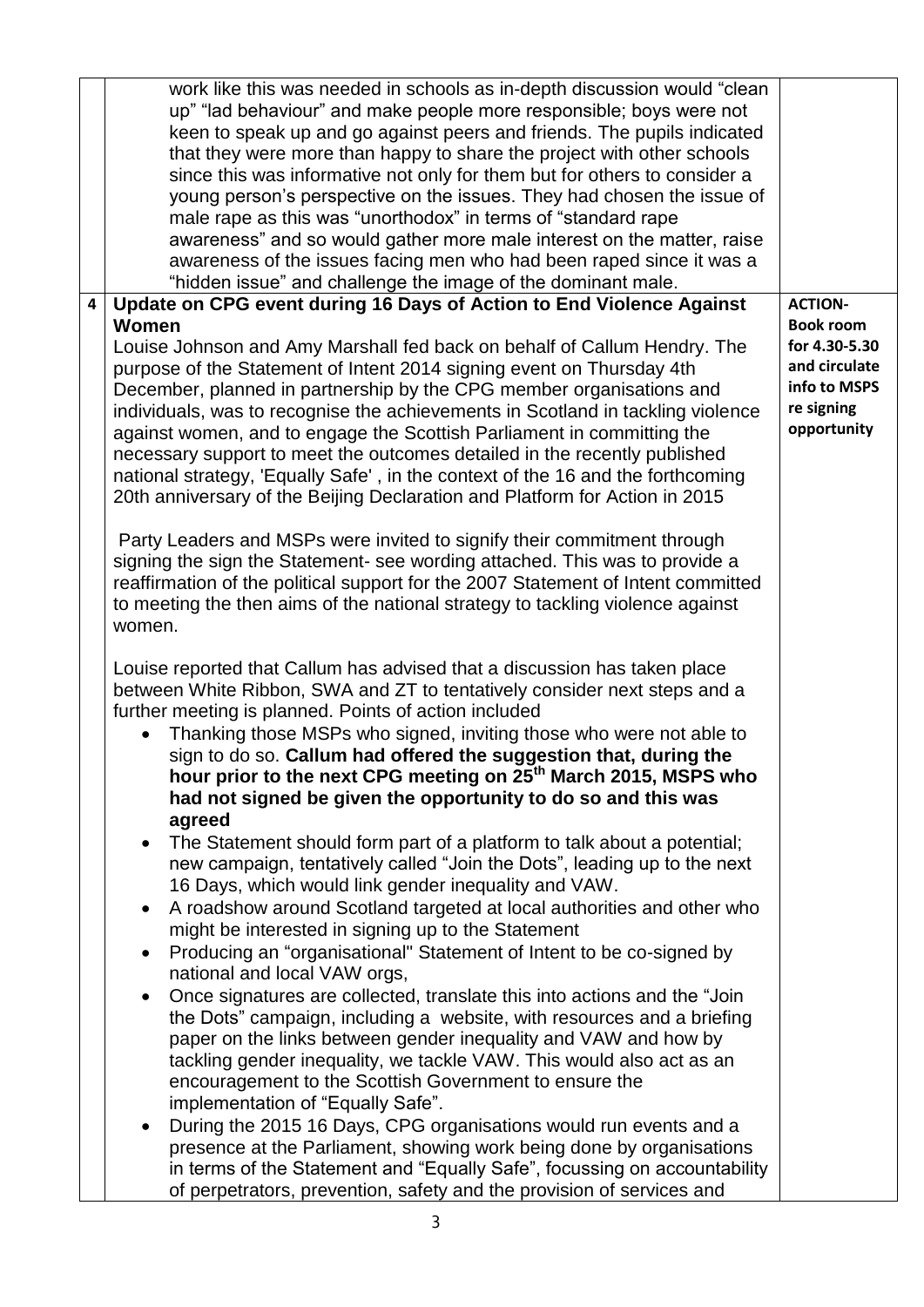| 5 <sub>1</sub> | refuge and gender equality. This would be supported by the VAW<br>Debate and a pre-debate briefing for MSPs on VAW and links with<br>gender inequality and potential opportunities for MSPs to support the<br>work which will underpin the strategy and Statement during the 16 Days<br>would be identified.<br>The meeting discussed that work could be progressed by organisational<br>$\bullet$<br>members outwith the CPG- the 4 elements of equality and respect;<br>safety; prevention and accountability can inform the agenda and<br>structure of subsequent CPG meetings during 2015, through looking at<br>one issue per meeting and inviting appropriate Ministers (Shona<br>Robison, Michael Matheson, Alex Neil, Angela Constance) and Scottish<br>Government officials, matching them with these 4 strands, which would<br>also give the Statement of Intent "teeth" and evaluate the impact of<br>"Equally Safe".<br>Claudia Beamish suggested that the work done on this prior to the next<br>$\bullet$<br>VAW Members' Debate in November 2015 could be shared by MSPs<br>during that Debate, with members discussing different aspects.<br>It was agreed that the Accountability strand be discussed at the March<br>2015 CPG, tying in with the presentation on Project Mirabel, which<br>looked at non-court mandated programmes, from Jennifer Jeffes and<br>Cheryl Stewart from SWA.<br>In terms of invited guests, it was suggested that the Solicitor-General, a<br>$\bullet$<br>representative from Police Scotland and Michael Matheson MSP,<br>Cabinet Secretary for Justice, be asked to discuss Scotland's response<br>and compliance.<br>Air Weapons and Licensing Bill provisions on "Sexual Entertainment<br>venues"<br>Zero Tolerance had given oral evidence to the Local Government Committee<br>and were concerned that there was under-representation from organisations<br>concerned with gender equality and the majority of comments had focussed on<br>the "licensing" aspects, as opposed to the sexual exploitation issues and that<br>there was no ongoing mechanism for local communities to input.<br>Press coverage noted conflicting arguments as to whether there should<br>be a single policy on the issue, as backed by Zero Tolerance, or<br>discretion given to local authorities and/or communities. The<br>discretionary approach had created a situation in England and Wales<br>where local authorities refusing licenses had faced legal challenges if a |                    |
|----------------|--------------------------------------------------------------------------------------------------------------------------------------------------------------------------------------------------------------------------------------------------------------------------------------------------------------------------------------------------------------------------------------------------------------------------------------------------------------------------------------------------------------------------------------------------------------------------------------------------------------------------------------------------------------------------------------------------------------------------------------------------------------------------------------------------------------------------------------------------------------------------------------------------------------------------------------------------------------------------------------------------------------------------------------------------------------------------------------------------------------------------------------------------------------------------------------------------------------------------------------------------------------------------------------------------------------------------------------------------------------------------------------------------------------------------------------------------------------------------------------------------------------------------------------------------------------------------------------------------------------------------------------------------------------------------------------------------------------------------------------------------------------------------------------------------------------------------------------------------------------------------------------------------------------------------------------------------------------------------------------------------------------------------------------------------------------------------------------------------------------------------------------------------------------------------------------------------------------------------------------------------------------------------------------------------------------------------------------------------------------------------------------------------------------------------------------------------------------------------------------------------------------------|--------------------|
|                | neighbouring authority had taken a different approach.<br>There was scope before the Stage 1 Debate in late March/early April for<br>$\bullet$                                                                                                                                                                                                                                                                                                                                                                                                                                                                                                                                                                                                                                                                                                                                                                                                                                                                                                                                                                                                                                                                                                                                                                                                                                                                                                                                                                                                                                                                                                                                                                                                                                                                                                                                                                                                                                                                                                                                                                                                                                                                                                                                                                                                                                                                                                                                                                     |                    |
|                | organisations and/or the CPG to produce a briefing for members on the<br>issues of concern. Submissions                                                                                                                                                                                                                                                                                                                                                                                                                                                                                                                                                                                                                                                                                                                                                                                                                                                                                                                                                                                                                                                                                                                                                                                                                                                                                                                                                                                                                                                                                                                                                                                                                                                                                                                                                                                                                                                                                                                                                                                                                                                                                                                                                                                                                                                                                                                                                                                                            |                    |
|                | http://www.scottish.parliament.uk/parliamentarybusiness/CurrentCommittees/79932.aspx                                                                                                                                                                                                                                                                                                                                                                                                                                                                                                                                                                                                                                                                                                                                                                                                                                                                                                                                                                                                                                                                                                                                                                                                                                                                                                                                                                                                                                                                                                                                                                                                                                                                                                                                                                                                                                                                                                                                                                                                                                                                                                                                                                                                                                                                                                                                                                                                                               |                    |
| 6              | <b>Istanbul Convention</b>                                                                                                                                                                                                                                                                                                                                                                                                                                                                                                                                                                                                                                                                                                                                                                                                                                                                                                                                                                                                                                                                                                                                                                                                                                                                                                                                                                                                                                                                                                                                                                                                                                                                                                                                                                                                                                                                                                                                                                                                                                                                                                                                                                                                                                                                                                                                                                                                                                                                                         | LJ to send         |
|                | Marsha Scott reported in her capacity as the UK representative on the EU<br>Observatory on VAW. The Council of Europe are in the process of electing                                                                                                                                                                                                                                                                                                                                                                                                                                                                                                                                                                                                                                                                                                                                                                                                                                                                                                                                                                                                                                                                                                                                                                                                                                                                                                                                                                                                                                                                                                                                                                                                                                                                                                                                                                                                                                                                                                                                                                                                                                                                                                                                                                                                                                                                                                                                                               | Info to CPG        |
|                | members for the Group of Experts on Action against Violence against Women                                                                                                                                                                                                                                                                                                                                                                                                                                                                                                                                                                                                                                                                                                                                                                                                                                                                                                                                                                                                                                                                                                                                                                                                                                                                                                                                                                                                                                                                                                                                                                                                                                                                                                                                                                                                                                                                                                                                                                                                                                                                                                                                                                                                                                                                                                                                                                                                                                          | MS to send         |
|                | and Domestic Violence (GREVIO) which will develop indicators to measure                                                                                                                                                                                                                                                                                                                                                                                                                                                                                                                                                                                                                                                                                                                                                                                                                                                                                                                                                                                                                                                                                                                                                                                                                                                                                                                                                                                                                                                                                                                                                                                                                                                                                                                                                                                                                                                                                                                                                                                                                                                                                                                                                                                                                                                                                                                                                                                                                                            | link to the        |
|                | compliance and outcomes.                                                                                                                                                                                                                                                                                                                                                                                                                                                                                                                                                                                                                                                                                                                                                                                                                                                                                                                                                                                                                                                                                                                                                                                                                                                                                                                                                                                                                                                                                                                                                                                                                                                                                                                                                                                                                                                                                                                                                                                                                                                                                                                                                                                                                                                                                                                                                                                                                                                                                           | Project<br>Mirabel |
|                | This is a matter of concern for the UK, and Scotland in particular, firstly,<br>because only those countries which have ratified the Convention can put                                                                                                                                                                                                                                                                                                                                                                                                                                                                                                                                                                                                                                                                                                                                                                                                                                                                                                                                                                                                                                                                                                                                                                                                                                                                                                                                                                                                                                                                                                                                                                                                                                                                                                                                                                                                                                                                                                                                                                                                                                                                                                                                                                                                                                                                                                                                                            | report &           |
|                | forward candidates, which excludes the UK which has not ratified who will                                                                                                                                                                                                                                                                                                                                                                                                                                                                                                                                                                                                                                                                                                                                                                                                                                                                                                                                                                                                                                                                                                                                                                                                                                                                                                                                                                                                                                                                                                                                                                                                                                                                                                                                                                                                                                                                                                                                                                                                                                                                                                                                                                                                                                                                                                                                                                                                                                          | pull out           |